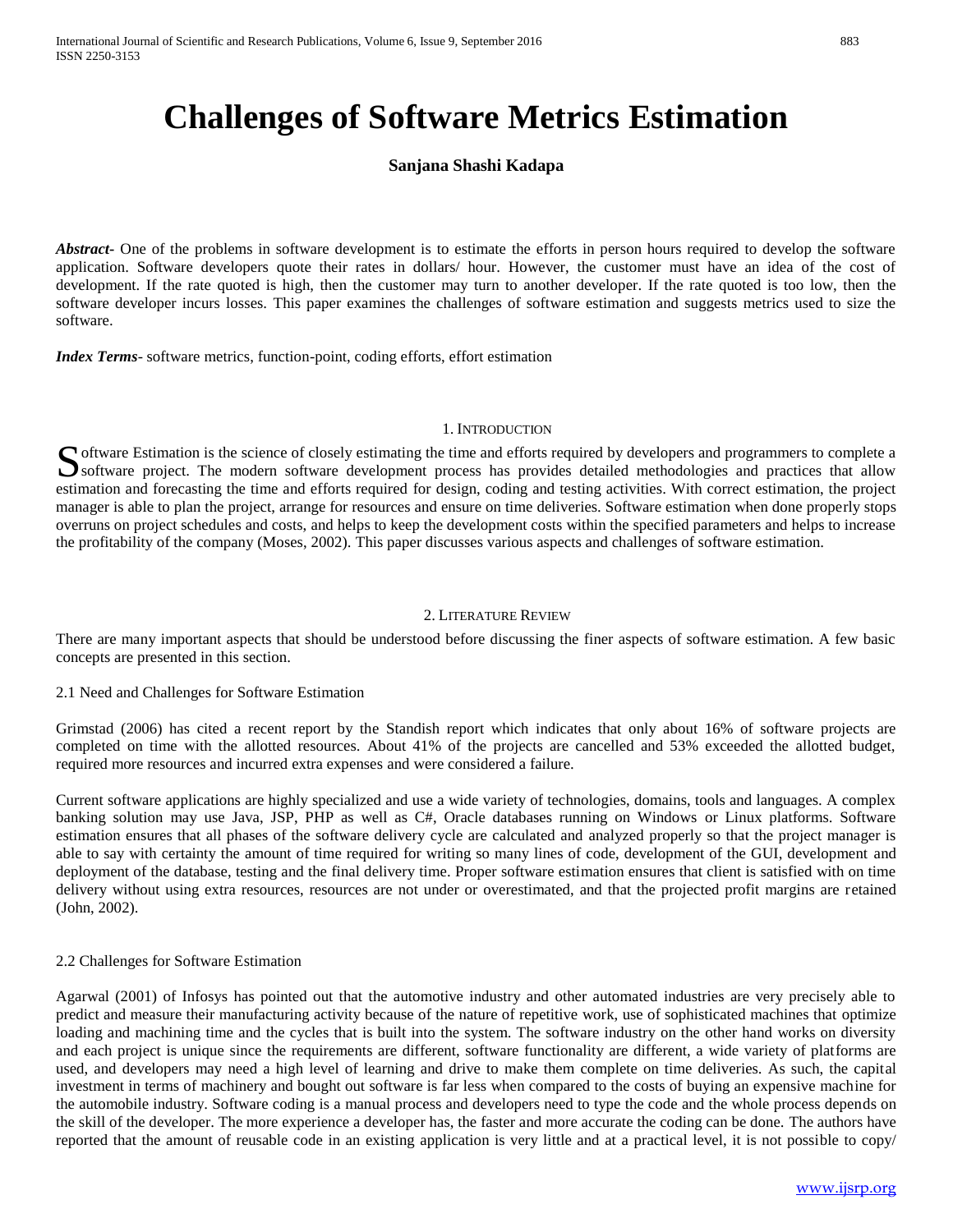paste code from an existing application and use it for different applications since the amount of recoding and associated human error would be significant.

John (2002) on the other hand argues that the main challenges in software estimation are: understanding the factors to be analyzed, defining terminology and measures, deciding the strategy for isolation, measuring the estimation error and collecting data required for isolation of factors to be analyzed, and interpretation of the measured estimation error. In addition there are a number of other challenges are estimation ability factors, estimation complexity factors and the measurement process factors. Certain benchmarks and measures are usually set in an organization with regards to the estimation of efforts and subsequently cost. The estimation ability factors depend on expert judgment skill and an expert in the field does this. There are also a number of estimation models that actually transfer the skills of the expert to a layperson by using structured methodology.

# 2.3 Concepts of Metrics

Qin (2005) speaks of the use of metrics in software estimation. Metrics are measures and estimates used to specify the resources used in the software development process. Items that can be measured directly include the lines of code, programming and building the database, creating the GUI elements, integrating all components of the system, deploying the build, testing, rectifying the errors and the final delivery. Metrics cover four functions of the software development cycle and they are planning, organizing, controlling and improvement. In the planning function, Metrics form the basis of estimating costs, planning for training and resource development, budgeting and scheduling and this function sets the overall scope, cost and time to deliver the project. The organizing function uses Metrics to schedule and size the metrics influence the organization. In controlling phase, Metrics serve to find the status and keep track of the different activities and help to determine if the project in on track. In the improvement function, Metrics are used to improve the process and identify areas where the improvement efforts have to be used. Appendix Table 1 provides an overview of different Metrics associated with a project.

# 2.4 Formulas for Metrics Calculation

The Software Productivity Centre Inc (SPC 2007) has provided a number of formulas that can be used to calculate different metrics. The common formulas are:

Code Growth: The Code Growth – GC metrics is calculated as  $CG = (latest\ size\ estimate)$ -(Initial Size Estimate)/ (Initial Size Estimate)

Earned Value: Earned value - EV is a very key tracking metric that measures the actual amount of work done irrespective of the effort or the time used. It is based on the Overall Proportion Complete - OPC. The inputs required are the labor wages for each task and the proportion of software that has been done in each activity. EV = units\_through\_activity/ total\_number\_of\_units\_required

Estimate at Completion: EAC is an estimate of the completed cost of the project. Initially the EAC is equal to the initial estimated cost IEC. After the project has begun, EAC is equal to the cost to date CTD and the estimated cost to complete ETC.  $EAC = CTD + ETC$ 

Labor Rate: It is the cost measured as effort to put one unit of product size through an activity. Each activity has its own labor rate. Common ratios used are PH/SLOC or person hours per line of source code or PM/KSLOC person months per thousand lines of source code.

Overall Proportion of Work Complete: OPC gives the degree of amount of completeness of a project. It requires inputs such as the labor rate for each activity and the proportion of software that as passed through each activity.

Productivity: This is a measure of how efficient the labor is. It is specified as the inverse of the labor rate and is specified by the number of size units that can be put through an activity with a given effort. It is measured as SLOC/PH or lines of source code per person hour

# 2.5 Function Point Analysis

Function Point Analysis is methodology prescribed by ISO and used to estimate the functional size of IT systems. It determines the actual amount of functionality that is required by a user of the software application and to a great extent, this depends on the technology used. This technique is used to determine the budgets and cost, estimation of maintenance costs of an existing project, to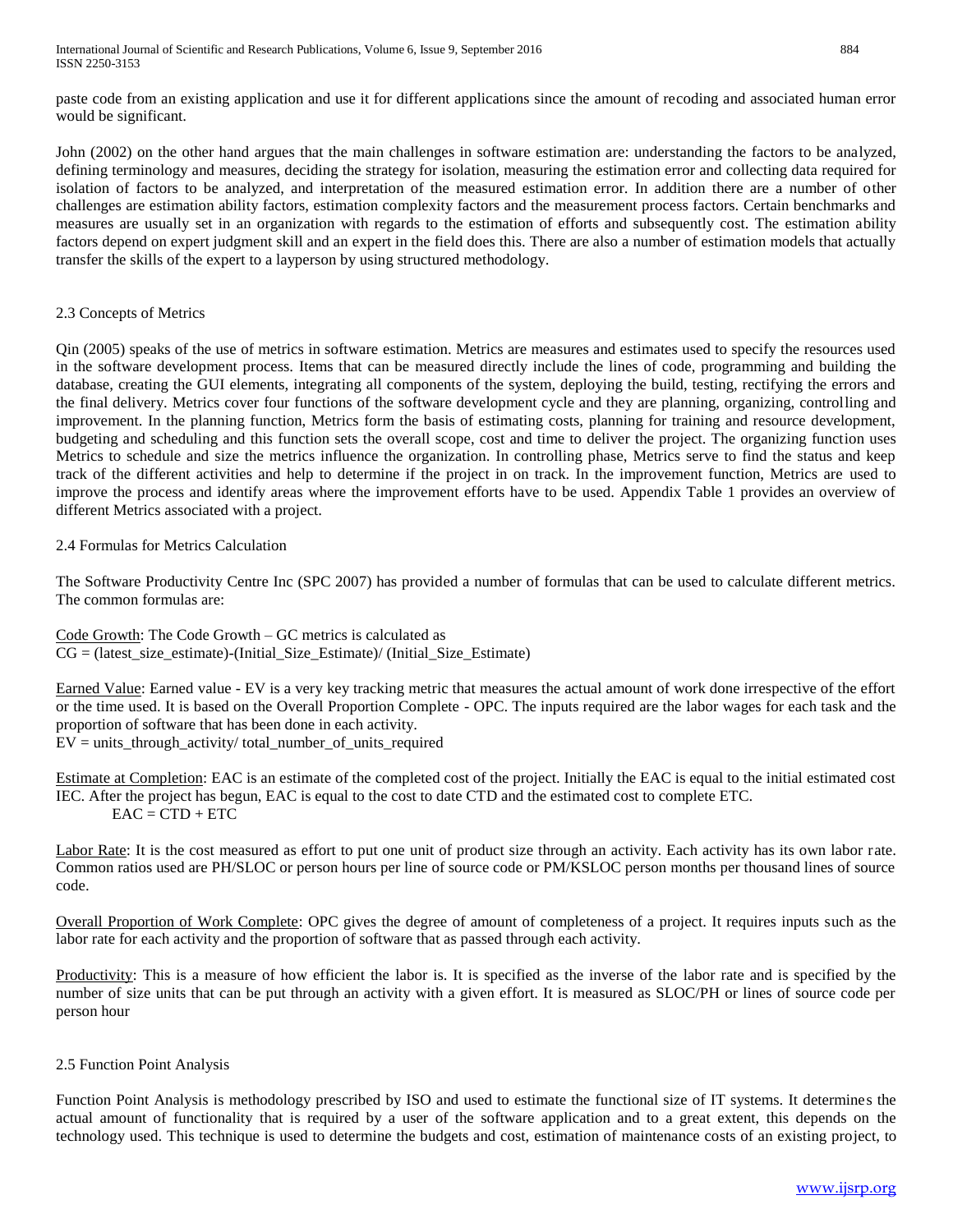find the productivity of the project after it is completed, and also to find the software size that is used for estimating costs. FPA is a method to break systems into smaller components, so they can be better understood and analyzed. It also provides a structured technique for problem solving and helps to define two abstract levels of data - data at rest and data in motion. Function points are a unit measure for software much like an hour is to measuring time, miles are to measuring distance or Celsius is to measuring temperature. Function Points are ordinal measures much like other measures such as kilometers, Fahrenheit, hours, so on and so forth. (Longstreet 2004)

#### 3. EVALUATION AND ANALYSIS

The actual application of software estimation is presented in this section with examples. There are essentially two types of software projects: development software projects where a new application is developed from scratch and maintenance software projects, where an existing application is maintained, upgraded or migrated. The estimation and methodology is different in both cases (Jørgensen, 2007).

# 3.1 Estimation Models

.

Fairley (1992) and Fujiwara (1998) have suggested some modes that can be used in the proper estimation of different types of software projects. Some assumptions are made during estimation and they are source code lines are written by the developers and any source code lines that the application generates are not considered, one instruction is one life of code; declarations are regarded as instructions and code comments are not taken as instructions. The authors have also suggested that projects can be categorized into different modes such as Development Mode; Organic Mode and Embedded Mode. In the development mode, the project is considered to be developed from unknown and base level, in Organic Mode, the project is developed in a familiar and stable environment and similar products have been already developed such as financial or accounting systems. In the Embedded Mode, the project has tight and inflexible constraints and interface requirements and is heavily dependent ton innovation and creativity.

According to Agarwal (2001) and Bhat (2004), there are three types of models used in estimation and they are the Basic Model, the Intermediate Model and the Detailed Model. The basic model makes the estimates of required effort that is measured in person months, based on the estimate of the project size measured in thousands of source lines of code or KSLOC.

| Development Mode | <b>Basic Effort Equation</b>           |
|------------------|----------------------------------------|
| Organic          | Effort = 2.4 * (KSLOC) <sup>1.05</sup> |
| Semidetached     | Effort = $3.0 * (KSLOC)^{1.12}$        |
| Embedded         | Effort = $3.6 * (KSLOC)^{1.20}$        |

The following table gives the Basic Effort equation for the three modes.

In the basic model, the estimates for the time to develop - TDEV is given as:

| Development Mode | <b>Basic Effort Equation</b>  |
|------------------|-------------------------------|
| Organic          | TDEV = $2.5 * (KSLOC)^{0.38}$ |
| Semidetached     | TDEV = $2.5 * (KSLOC)^{0.35}$ |
| Embedded         | TDEV = $2.5 * (KSLOC)^{0.32}$ |

To illustrate an example in the Organic Mode for estimating a project of 3000 source lines of code, the estimation for effort and TDEV is:

Effort =  $2.4 \times 31.05 = 7.6$  person months TDEV =  $2.5 \text{ c } 7.60$   $.38 = 5.4 \text{ months}$ Average staffing  $= 7.6/ 5.4 = 1.4$  persons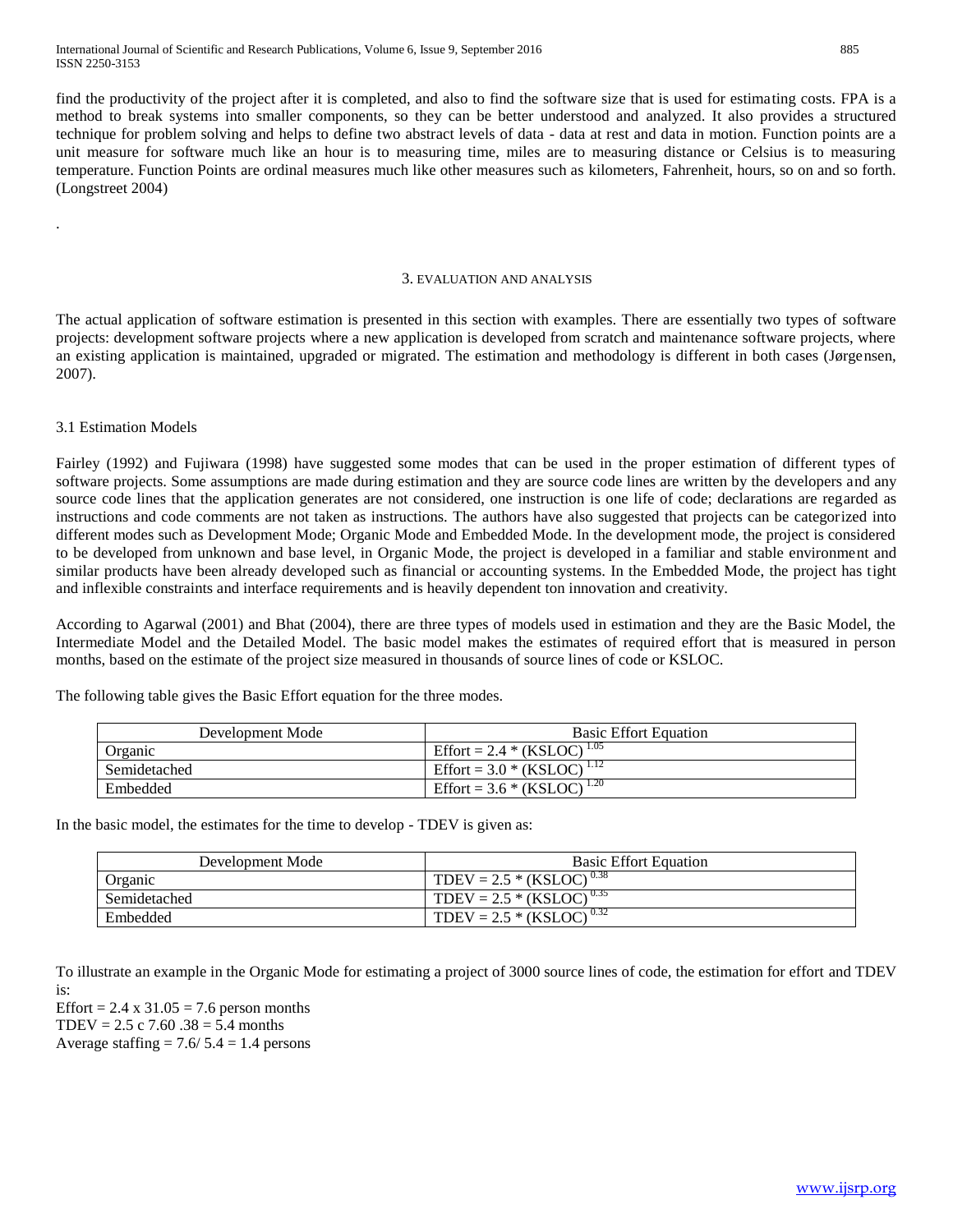3.2 Estimation in Development Software Projects

Agarwal (2001), Bhat (2004) have suggested that a structured methodology should be used when estimating a new software development project. There are many unknowns in this process and if the organization is attempting to use new technologies then the chances for under or over estimation can increase. In addition, there can be changes in the requirements that the customer may specify from time to time. A flexible approach should be used in designing the components so that they can be scaled to accept the changes without any major restructuring. The authors have also suggested that the specifications as of date should be specified in the sign off agreement contract and that both parties should have the option of asking for a re-estimate when the requirements are changed. Figure 3.1 shows the activities in software estimation.



Figure 3.1 Activities in Software Estimation (Agarwal et al., 2001)

The estimation activities start the requirement analysis where the functional requirements are studied in great detail. There are a number of nested activities in this stage and they include estimation of size, efforts and costs; schedule estimation and estimation of critical computer resources. Along with these activities, risk assessment also needs to be done. After the estimates are given, they are inspected and approved. The approved estimates should be compared with actual estimates and if required, the estimates should be calibrated and improved.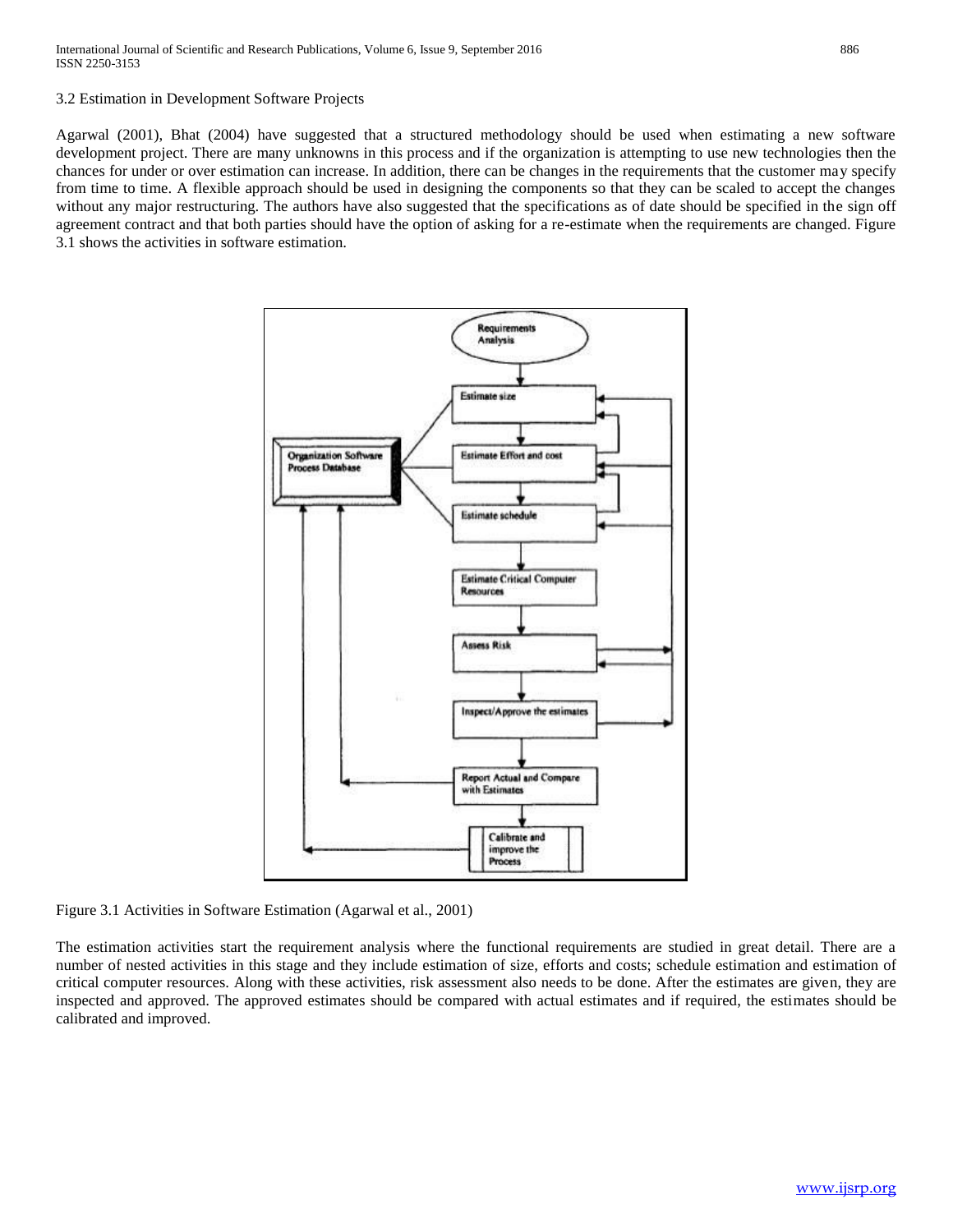### 3.3 Estimation in Maintenance Software Projects

Bhat (2004) has suggested that with the increase in computerized systems, more and more applications have stabilized and need to be maintained, and this is an activity that is increasingly outsourced. Estimation of the maintenance efforts become complicated since the software is ready and there are frequent issues of minor development and coding activity and the actual maintenance activity. Other factors such as management focus, attitude of the client, need for multi location teams and so on make the maintenance efforts almost intractable. If the efforts are estimated high, the outsourcing company loses money since it pays too much for too little and if the estimated efforts are low, then the vendor loses money as they would do too much for too little. When mutual agreement is not convincingly reached, the results are poor and sloppy maintenance support with wide spread client dissatisfaction. IEEE has defined software maintenance work as 'the modification of a software product after delivery to correct faults, improve performance and other attributes or to adopt the product to a modified environment'. Figure 3.2 illustrates a model for the maintenance of software projects.



Figure 3.2 Estimation Model for Maintenance Projects (Bhat, 2004)

The systemic dynamics model is based on the interactions of four parameters: maintenance team capability, software baseline characteristics, customer attitude and the management attitude. Scope Creep is a very active component that serves to spoil the relations between vendors and organizations. It is the attitude to include additional items in the scope of the maintenance work by exploiting competitive market conditions.

## 3.4 Limitations of Estimation

Laird (2006) speaks of certain limitations that are inherent in software estimation process. The author states "Estimates are typically the 50-percent view, meaning the probability for being under or over budget is the same." There are certain dependencies that make the actual estimation a guess work and they are: Specifying unclear and incomplete requirements; inability to change and adjust work schedule when the scope is changes suddenly; self setting very aggressive development schedules and less number of people allotted.

King (2006) has analyzed the main reasons why estimations are inaccurate and the reasons for limitations. The main reasons are: lack of training in estimation; disagreement and confusion over the required schedule and effort target with the estimate; resorting to hop based planning; inability on the part of the software personal to properly communicate and support the estimates; incomplete change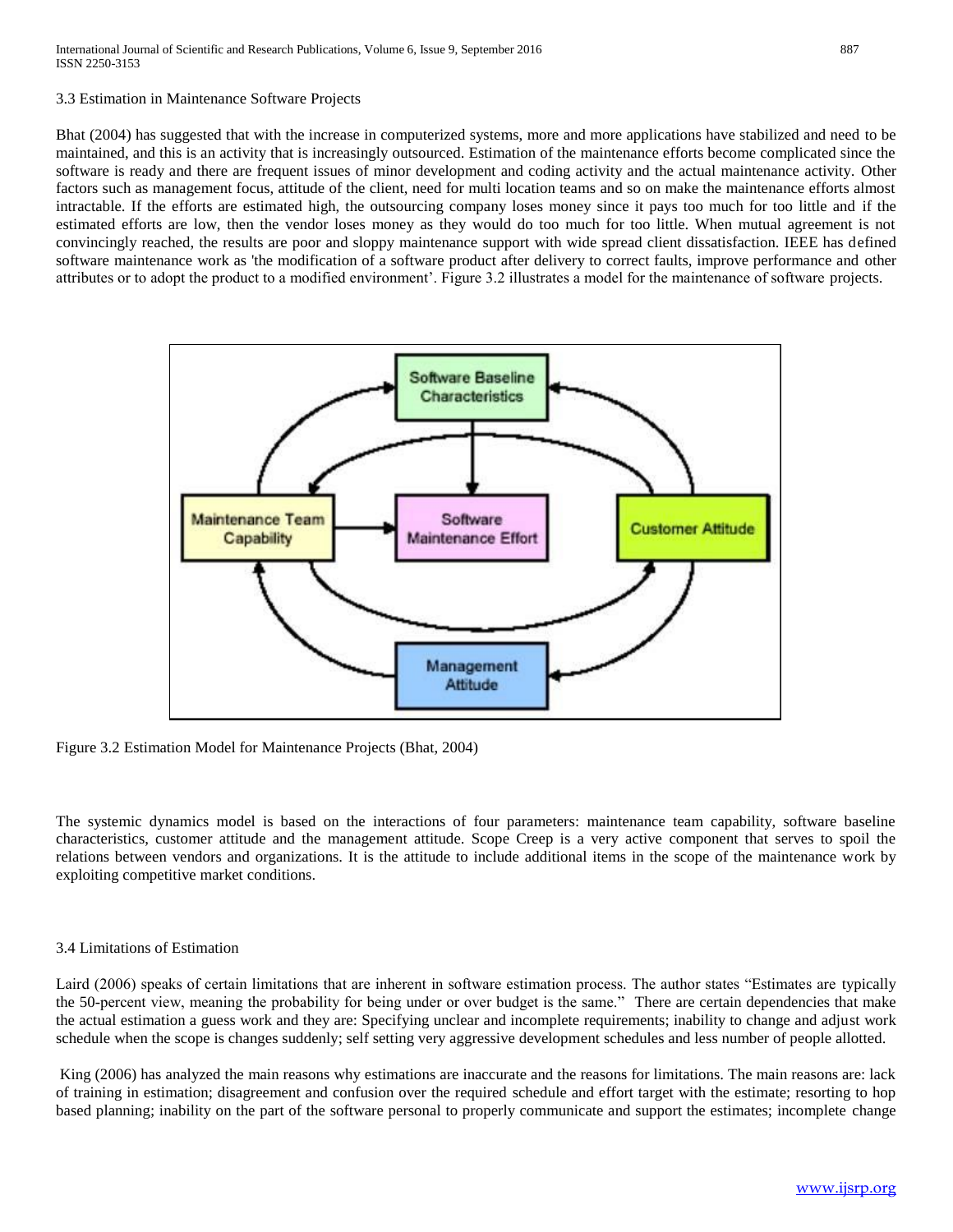in requirements and scope creep and the worst reason - improperly coding and testing without the proper application if use cases that makes the software unusable.

# 4. CONCLUSION

Software Estimation is an important process as it allows projects to maintain their resource and cost allocation within the budget. A properly estimated project helps in increasing customer satisfaction by providing on time deliveries of the required quality of products. The main aspects for estimation rely on calculation of the resources specified by the estimate of the project size measured in thousands of source lines of code or KSLOC and the time required in person months or person hours. There are different models used for software estimation and they are basic, intermediate and the detailed models and they have different modes such as development, organic, semidetached and embedded. The paper has also examined the estimation model for new project development and maintenance projects and has also discussed the limitations of software estimation. The paper can serve as a knowledge base for students who wish to take up software estimation as a career.

#### **APPENDIX**

The following table presents the suggested set of metrics.

| <b>Indicator Category</b>        | <b>Management Insight</b>                                                                                                                                                           | <b>Indicators</b>                                                                                         |
|----------------------------------|-------------------------------------------------------------------------------------------------------------------------------------------------------------------------------------|-----------------------------------------------------------------------------------------------------------|
| Progress                         | Provides information on how well the project is performing with<br>respect to its schedule.                                                                                         | Actual vs. planned task completions<br>Actual vs. planned durations                                       |
| Effort                           | Provides visibility into the<br>contributions of staffing on<br>project costs, schedule<br>adherence, and product quality.                                                          | Actual vs. planned staffing profiles                                                                      |
| Cost                             | Provides tracking of actual costs against estimated costs and predicts<br>future costs.                                                                                             | Actual vs. planned costs Cost and schedule<br>variances                                                   |
| <b>Review Results</b>            | Provides status of action items from life-cycle review.                                                                                                                             | Status of action items                                                                                    |
| <b>Trouble Reports</b>           | Provides insight into product and process quality and the<br>effectiveness of the testing.                                                                                          | Status of trouble reports<br>Number of trouble reports opened, closed,<br>etc. during<br>reporting period |
| Requirements<br>Stability        | Provides visibility into the magnitude and impact of requirements<br>changes.                                                                                                       | Number of requirements<br>changes/clarifications<br>Distribution of requirements over releases            |
| Size Stability                   | Provides insight into the<br>completeness and stability<br>of the requirements and into the ability of the staff to complete the<br>project within the current budget and schedule. | Size growth<br>Distribution of size over releases                                                         |
| Computer Resource<br>Utilization | Provides information on how<br>well the project is meeting its computer resource utilization<br>goals/requirements.                                                                 | Actual vs. planned profiles of computer<br>resource utilization                                           |
| Training                         | Provides information on the<br>training program and staff skills.                                                                                                                   | Actual vs. planned number of personnel<br>attending classes                                               |